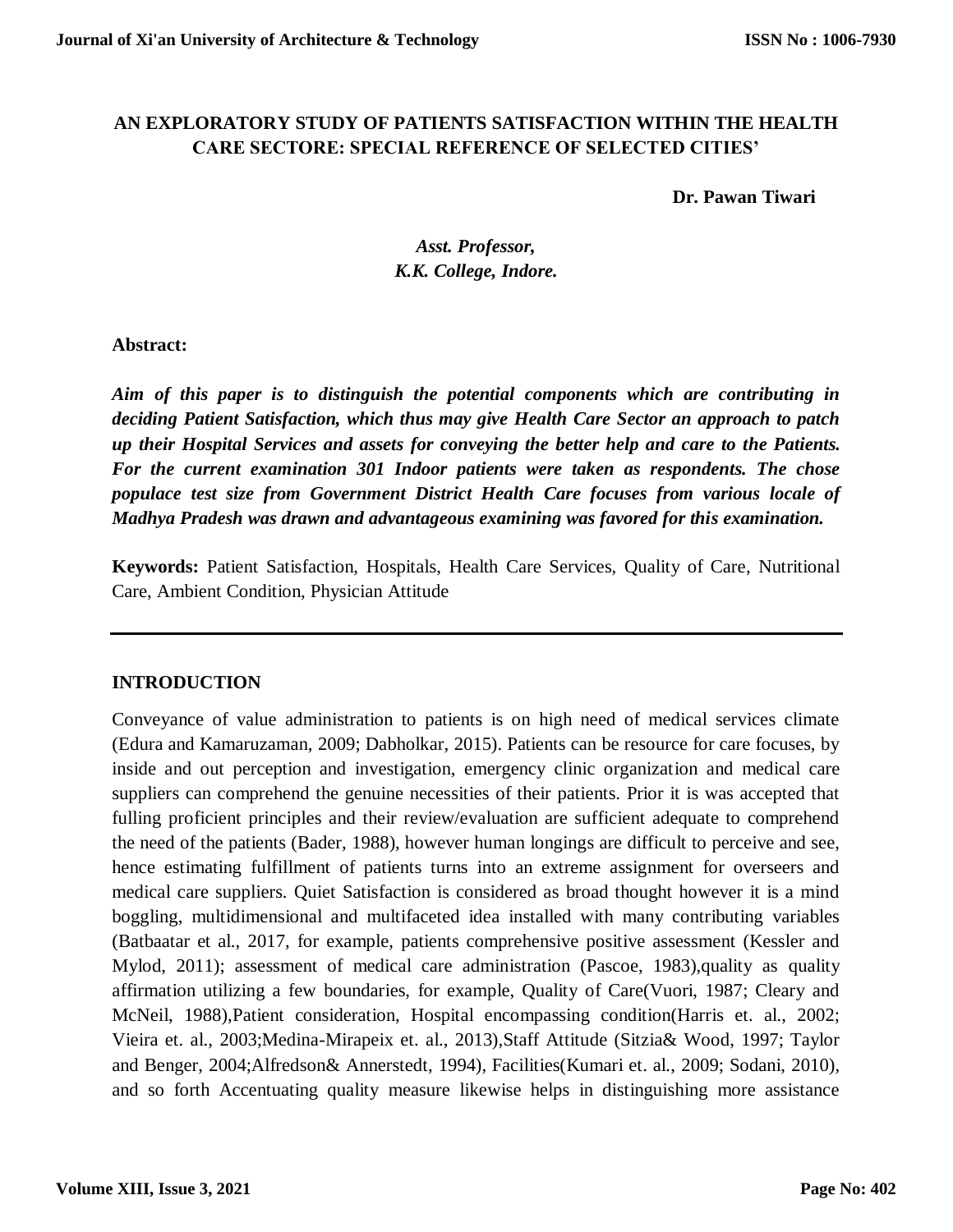quality factors and further may assist with improving existing ones. Tolerant fulfillment is a compensating path by which the staff individuals, wellbeing facilitator just as executive progressively move and center towards greater consideration (Kessler and Mylod, 2011) which lead to the course of better and powerful conveyance of value administrations (Batbaataret al., 2017).

### **OBJECTIVE OF THE STUDY**

Patient Satisfaction is a vital aspect on which Health Care Providers and Administrators should focus, although it is multifaceted and multi-dimensional phenomena; and plays crucial part in accomplishing purposes of the Health Care Organizations.Commitment, Loyalty, Views and Satisfaction of Patients. Hence this study focuses on exploration of the potential factors contributing in generating Patient Satisfaction.

### **LITERATURE REVIEW**

Brings an image of by and large fulfillment among patients utilizing medical clinic care benefits and reflects upon reuse goal of medical care administrations as proposals to the clinic administrations (Drachman, 1996; Otani et al., 2003; Abramowitz et al., 1987) which may lead towards impromptu creation of the board practices of association just as their way of life of medical care settings (Giaedi, 2012) based on patient results. Another investigation led by Schneider and Bowen (1993) certifies that view of patient related nature of care invigorates work culture, hierarchical help emphatically, this may lead corresponding to decrease day by day stressors of work life among medical care staff (Aiken et al., 2002) sticking for staff fulfillment, (Naidu, 2009; Gray and Boshoff, 2004; Andaleeb, 1998) their presentation and authoritative execution (Butler et al., 1996; Abramowitz et al., 1987). Exhaust (2002) clarifies some more boundaries as contributing elements which influences patient's encounters as accessibility and comfort of assets just as staff individuals. Disappointment of patients powers them for exchanging Health Care Centers (Ho et al., 1998). Fulfilled Patients mirrors their positive signal towards hospitals.(Elder et al., 2004; Stroupe et al., 2005) which progressively reinforce emergency clinic picture, eventually profiting medical care area.

### **METHODOLOGY**

Exploratory Factor Analysis is utilized to find out the different affecting and associated factors with Patient Satisfaction. A structured questionnaire was developed with use of available literature for measuring Patient Satisfaction, while construction of scale, 30 items were developed but gradually on the basis of extraction value lower than 0.3, 18 items were removed from initial questionnaire and finally 13 items were retained as a final instrument for collecting data from respondents. Three-sectional questionnaire was administered, introducing the research with an opening paragraph and stating the purpose of the study, with anonymity assurance and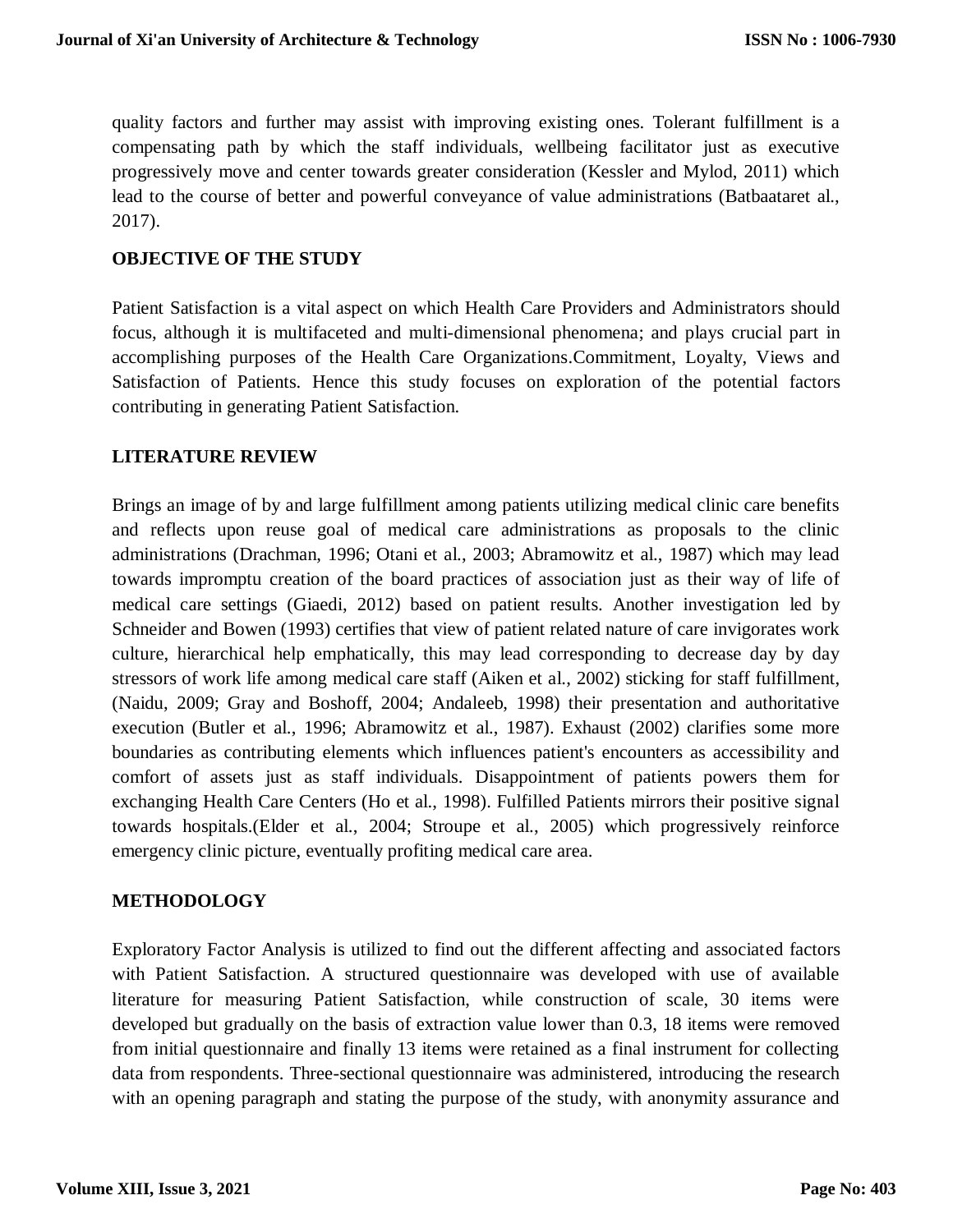complete secrecy of individual responses. Data set in term of survey questionnaire were collected through the use of 5 point scale  $(1 =$  strongly disagree;  $5 =$  strongly agree). The second part of questionnaire consists of personal demographic profile of the participants like age, gender, designation, experience, etc.; and Last part of the questionnaire reflects Patient satisfaction dimension measured on a 5 point Likert Scale. The demographic profile of respondents is shown in Table-2. This patient satisfaction Scale was personally administered to 400 indoor patients' of various Government district hospitals from Madhya Pradesh. At the time of analyzing the data 301 questionnaires were found suitable for the study, with the response rate of 75.2%.Study designed to find out potential factors causing Patient Satisfaction, and for testing the reliability of scale, Cronbach's Alpha method was used. Its Alpha coefficient value should be ranging from 0 to 1, where 0.6 or more is considered to be quite good in researches conducted in the area of social sciences (Cronbach, 1990). As per the result shown in Table-1, it is concluded that the Alpha Value is pretty satisfactory i.e. 0.859 for total 13 items.

| Table             | 1: | Reliability |
|-------------------|----|-------------|
| <b>Statistics</b> |    |             |

| Cronbach's | No.   |  |
|------------|-------|--|
| Alpha      | Items |  |
| .859       |       |  |

Subsequently for validating the appropriateness and adequacy of the data, (KMO) Kaiser Meyer Olkin- Bartlett's Test of Sphericity is conducted for this data set. Suggested KMO value should be between the range of 0 to 1 the more the value is near to 1, the more the data is supposed to be adequate, significance level of Bartlett's Test of Sphericity should be (p<0.001). The data shown in Table-3 indicates about data sufficiency and strong for factor analysis as test value is quite significant, i.e.,  $0.815$  (which is more than .6 and near to 1) and  $0.000$  (which is  $p<0.001$ ) respectively.

Table 3: KMO and Bartlett's Test

| Kaiser-Meyer-Olkin Measure of Sampling 815 |      |            |  |              |  |
|--------------------------------------------|------|------------|--|--------------|--|
| Adequacy.                                  |      |            |  |              |  |
| <b>Bartlett's</b>                          | Test | of Approx. |  | Chi-2293.718 |  |
| Sphericity                                 |      | Square     |  |              |  |
|                                            |      | Df         |  | 78           |  |
|                                            |      | Sig.       |  | .000         |  |

Factor Analysis was performed with the help of use of SPSS 17 version, to pinpoint the factors affecting the Patient Satisfaction, by using principal axis factoring method followed by varimax rotation.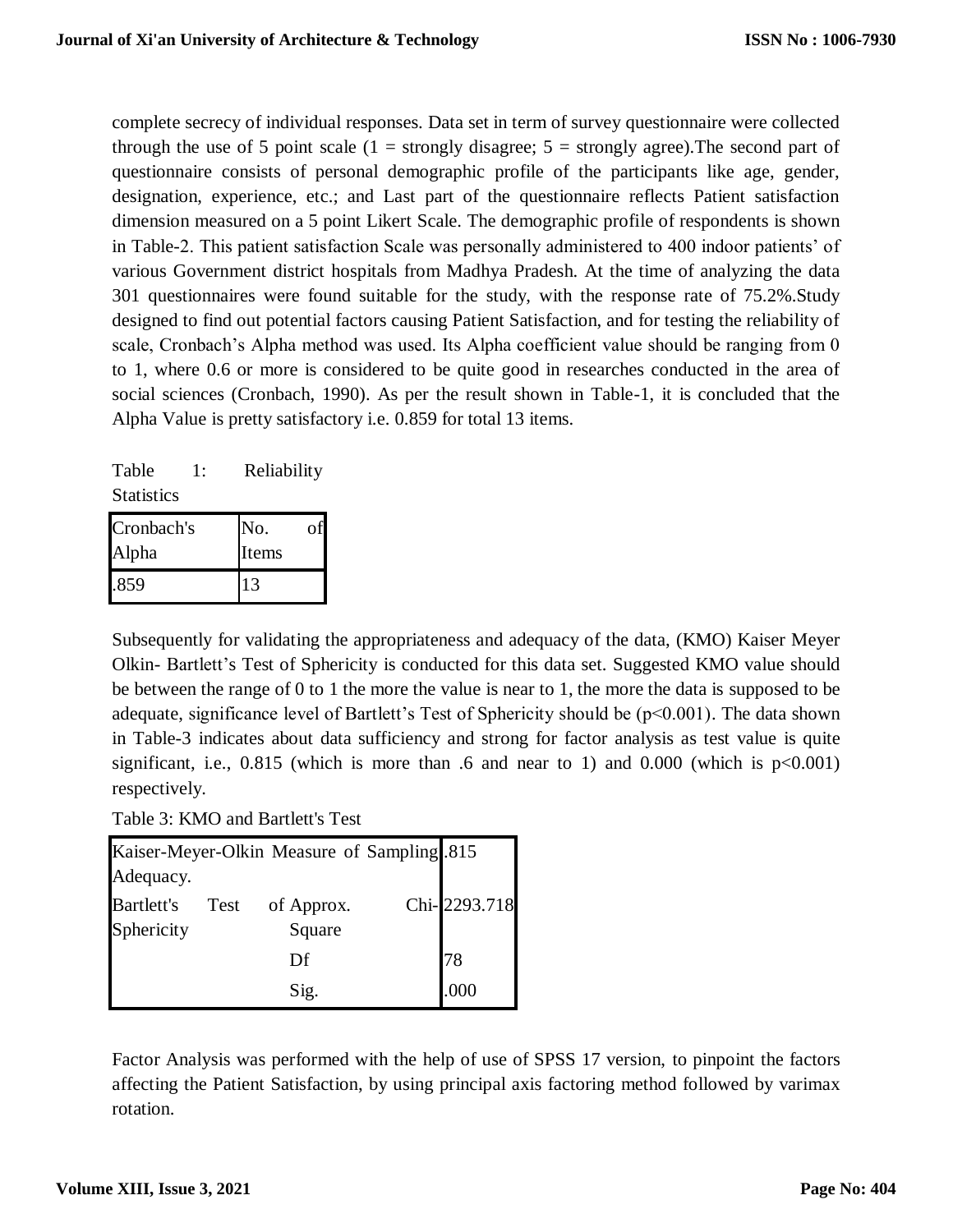| Table 2: Demographic characteristics of the |                    |      |             |  |
|---------------------------------------------|--------------------|------|-------------|--|
| participants                                |                    |      |             |  |
| Characteristics                             |                    | $\%$ | $\mathbf F$ |  |
| Place                                       | Ujjain             | 19.9 | 60          |  |
|                                             | Indore             | 19.9 | 60          |  |
|                                             | Bhopal             | 20.3 | 61          |  |
|                                             | Gwalior            | 19.9 | 60          |  |
|                                             | Jabalpur           | 19.9 | 60          |  |
| Gender                                      | Male               | 37.2 | 112         |  |
|                                             | Female             | 62.8 | 189         |  |
| Age                                         | 18-25              | 18.9 | 57          |  |
|                                             | 26-35              | 25.9 | 78          |  |
|                                             | 36-45              | 19.6 | 59          |  |
|                                             | 46-59              | 15.0 | 45          |  |
|                                             | Above 59           | 20.6 | 62          |  |
| <b>Marital Status</b>                       | Single             | 32.5 | 98          |  |
|                                             | Married            | 67.4 | 203         |  |
| Occupation                                  | Unemployed         | 36.2 | 109         |  |
|                                             | Self-              |      |             |  |
|                                             | employed           | 11.0 | 33          |  |
|                                             | Private            | 49.5 | 149         |  |
|                                             | Government         | 3.3  | 10          |  |
| Monthly                                     | <b>Below 5,000</b> |      |             |  |
| Income                                      |                    | 50.8 | 153         |  |
|                                             | $5,001-$           |      | 115<br>33   |  |
|                                             | 10,000             | 38.2 |             |  |
|                                             | Above              | 10.9 |             |  |
|                                             | 10,000             |      |             |  |
| Education                                   | Uneducated         | 42.2 | 127         |  |
|                                             | Under              | 49.1 | 148         |  |
|                                             | Graduate           |      |             |  |
|                                             | Graduate           | 6.6  | 20          |  |
|                                             | Post-              | 2.0  | 6           |  |
|                                             | Graduation         |      |             |  |
| Frequency to                                | <b>First Visit</b> | 55.5 | 167         |  |
| visit<br>this                               | More<br>than       | 18.3 | 55          |  |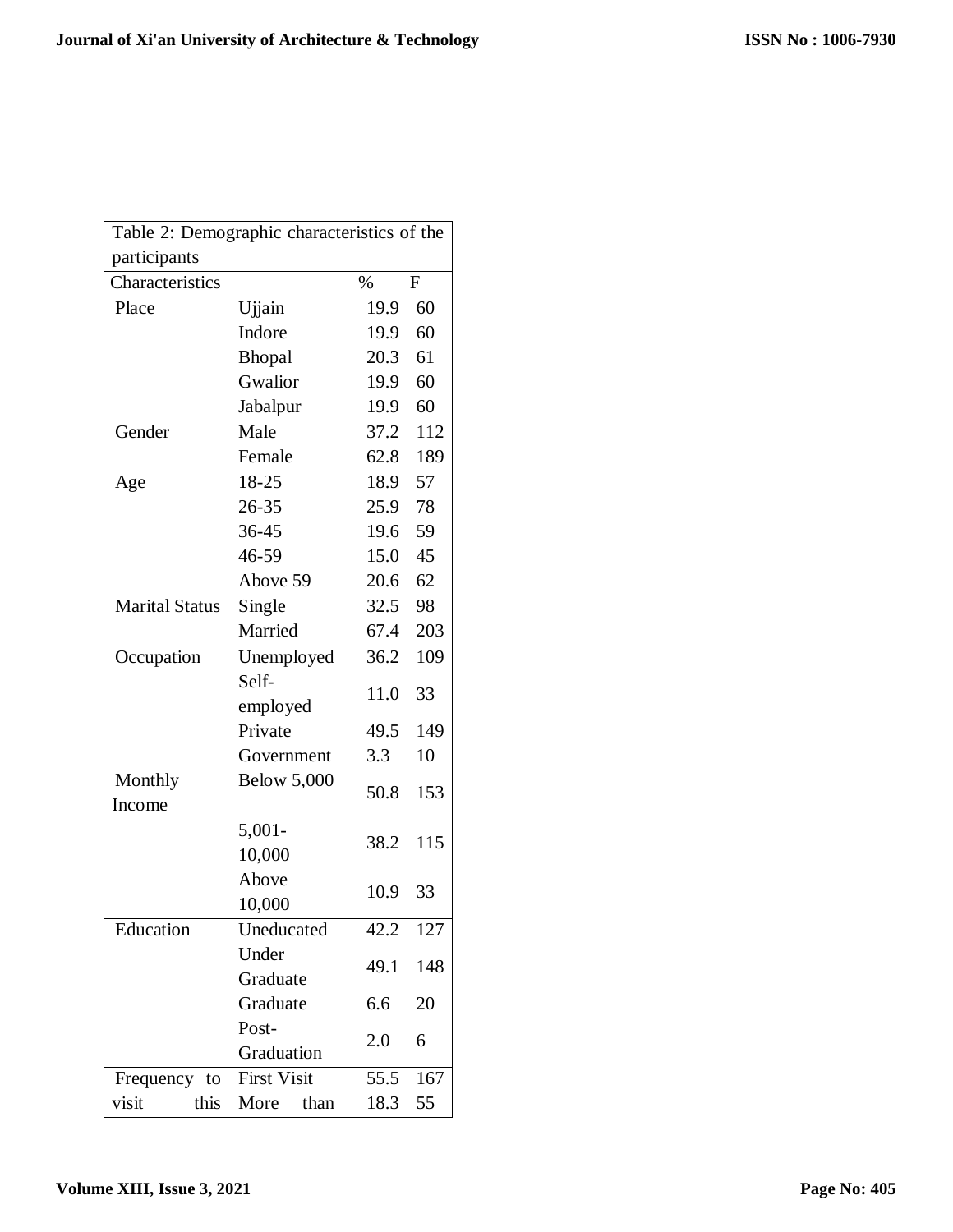| Hospital  | as | Once       |      |                 |    |
|-----------|----|------------|------|-----------------|----|
| preferred |    | More       | than | $12.0 \quad 36$ |    |
| Hospital  |    | twice      |      |                 |    |
|           |    | More       | than | 6.3             | 19 |
|           |    | thrice     |      |                 |    |
|           |    | More       | than | 8.0             | 24 |
|           |    | five times |      |                 |    |
|           |    |            |      |                 |    |

# **DATA ANALYSIS AND INTERPRETATION**

As information spoke to in Table-2 shows that information is gathered similarly from various urban areas for example Ujjain, Indore, Bhopal, Gwalior, Jabalpur followed by 19.9 % (60),19.9 % (60), 20.3 % (61), 19.9 % (60), 19.9 % (60) individually. The information shows the pattern in regards to sexual orientation, i.e., generally ladies with 62.8% (189) are conceded in the medical clinic as contrast with men with 37.2% (112). Patients of the Hospitals has a place with all age gatherings, the most noteworthy number of patients which is 25.9% (78) spoke to from 26-35 years old gathering followed by 20.6% (62) from Above 59 Age Group class, 19.6% (59) were from 36-45 Age Group Category, 18.9% (57) were from 18-25 Age Group Category, 15.0% (45) were from 46-59 years old gathering. Taking everything into account a large portion of the patients are hitched with comprising 67.4% (203) and32.5% (98) respondents were single. Occupation shrewd the greater part of the respondents with49.5% (149) has a place with private possessed association, shadowed by 36.2% (109) who were jobless, 11.0% (33) are Self Employed, and just 3.3% (10) were found related with government establishment. The significant part of respondents' acquire under Rs.5000 which comes around50.8% (153), while 38.2% (115) respondents were running their pay between Rs. 5001 to 10000 and only10.9% (33) respondents were procuring more than Rs.10000.As per the investigated informational index 42.2% (127) respondents were uninformed though 49.1% (148) were under alumni, 6.6% (20) were graduates, and simply 2.0% (6) respondents finished their post-graduation. The segment information identified with patients recurrence of visit to the Health Care Centers uncovers that about 55.5% (167) respondents visited communities unexpectedly , 18.3% (55) visited more than once, 12.0% (36) visited more than twice, 8.0% (24) visited in excess of multiple times and just 6.3% (19) visited the focuses multiple occasions, demonstrating a diminishing pattern.

The factor extraction is displayed below:

F1 Quality of Care: The Quality of Care is a significant factor for patient satisfaction as it individually explains variance of 27.915% with eigen value 5.215. After a thorough investigation of all the items, the marked items associated with the factor explicitly *are "I'll consider this*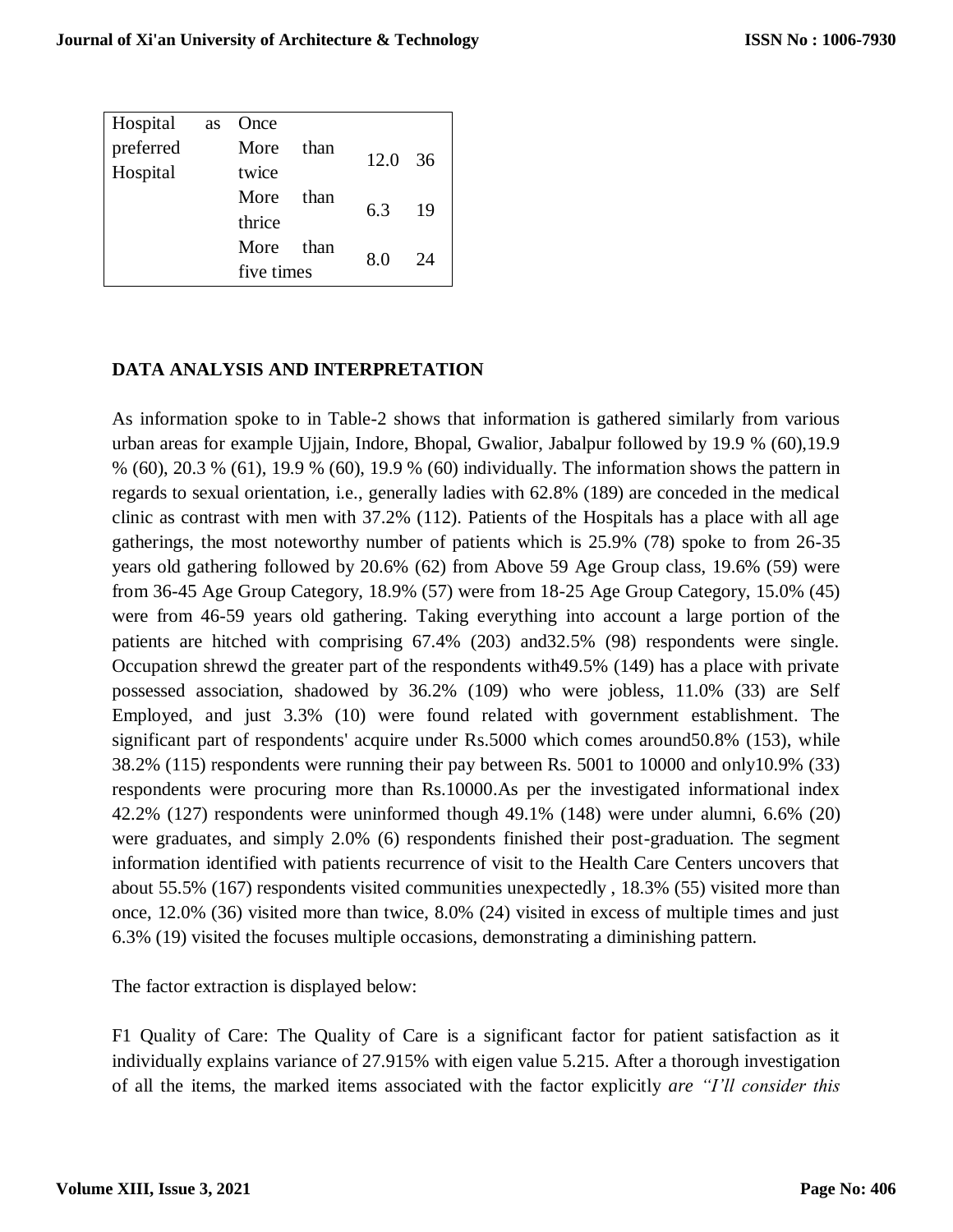*healthcare center again due its services; I would like to recommend this healthcare center to others due its services; I liked the services provided by the staff members; I liked the overall facilities of this health care centers; Nursing staff of this hospital is enough competent in their work; and All the medical equipment's employed here are up to date, with latest techniques"*. According to the nature of items, factor has been named as *'Quality of Care'* as of mention in Table-5.

F2 Nutritional Care: The second factor Nutritional Care is clubbed on the basis of three items *"Quality of food served to patient is good; The food served here is tasty and hygienic; and Patient's meal is as per prescribed diet chart"*. This factor explained total variance 15.898% with eigen value 2.253 which affect Patient Satisfaction as well as their decision, thus it is a significant factor. Keeping the tendency of the statements in the mind *'Nutritional Care'* suits as their name as factor shown in Table-5.

F3 Ambient Condition: The third factor as Ambient Condition opinions about importance of the surroundings of Health Care Centers. As a factor Ambient Condition embedded with two items *"Patients Wardrobe and bedding are changed daily; and I am happy with the number and placement of beds in the wards"* is a contributing factor revealed through its total variance explained with 11.338% and eigen value 1.230 (Table-5).

F4 Physician Attitude: The last factor carries total explained variance of 11.227% and eigen value 1.121, act as a significant determinant in Patient Satisfaction, explained in Table-5. The factor accommodates two items namely *"Physician listens to patients carefully before their treatment; & Physicians answer the queries of the patients normally"*, here Physician Attitude suits better as a factor name with these two items.

### **DISCUSSION**

After information investigation, four determinants of Health Care administrations were investigated that has huge job in patient fulfillment: Quality of Care, Nutritional Care, Ambient Condition and Physician Attitude.

### **Socio-Demographic Characteristics**

Patient's consistency to medical services has been a determinant factor of patient fulfillment (Kersnik, 2001). Besides, Qatari and Haran (1999) build up that the more frequently patients visiting a medical care place are more happy with offices and administrations. The recurrence of visit to the Health Care Centers in this investigation shows that 55.5% respondents visited place for first time and 44.5%respondents rehashed visits.

### **Nature of care**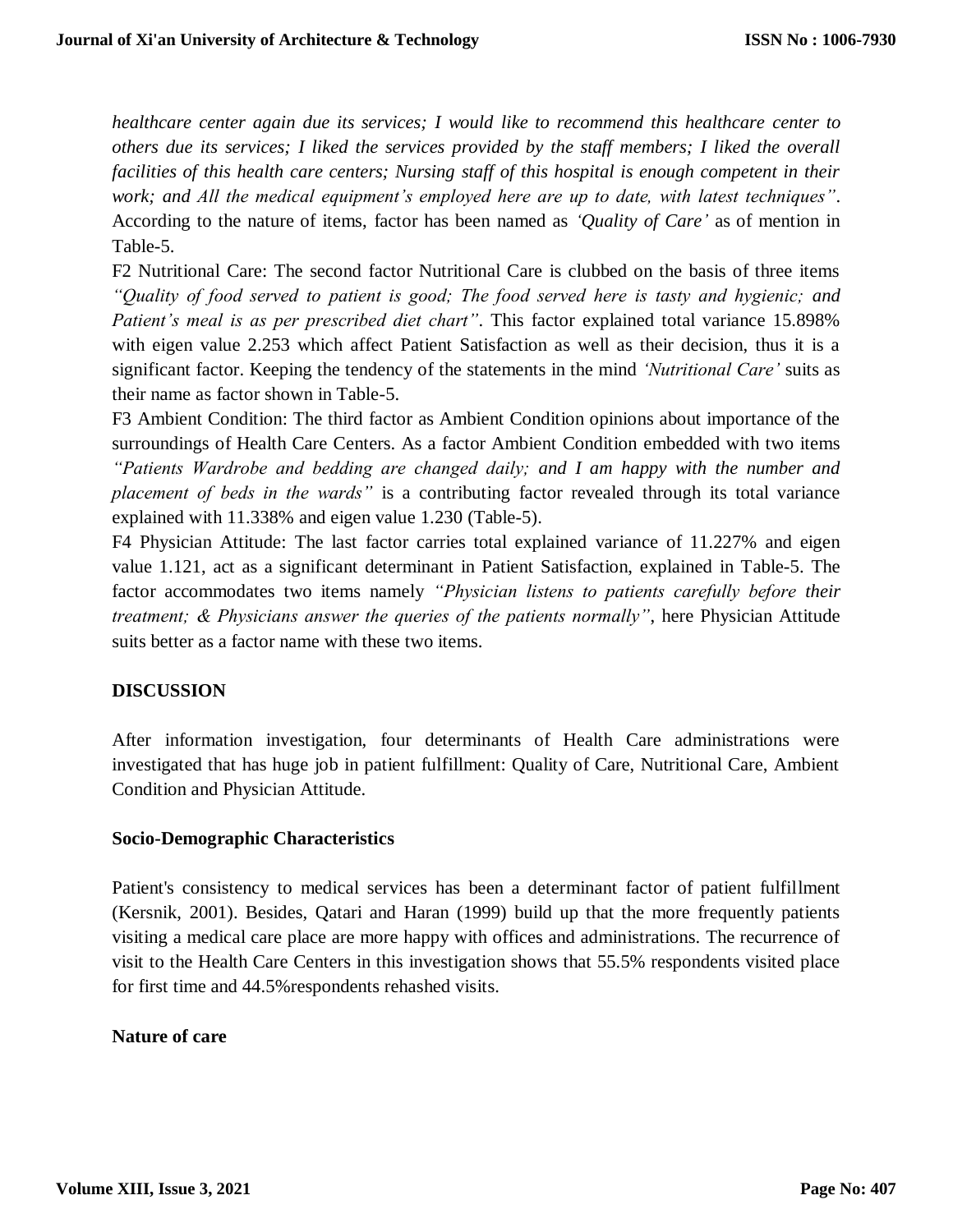Nature of care is a determinant variables of patient fulfillment for an emergency clinic stay has been noted in past exploration of Fleming (1981) and Carey (1982). Batbaatar et. al. (2017) that has been reconfirmed in this investigation with factor named 'Nature of care' with fluctuation of 27.915% and Eigen estimation of 5.215.

### **Healthful Care**

'Dietary consideration' found in this investigation with things identified with 'Nature of food served; taste and sterile; and Patient's dinner is according to endorsed diet graph' with complete fluctuation of 15.898% and Eigen esteem is 2.253.

### **Surrounding Condition**

Albeit most patients can adjust or oppose negative surrounding conditions. Anyway if there should arise an occurrence of ICU patient or one who has had a genuine activity, it may not be so. 'Surrounding condition' is critical contributing component of this investigation with change 11.338% and Eigen esteem 1.230. The effect of Patients closet on patient fulfillment is less huge anyway their readiness to pay for lockable closet is fundamentally high. (Eckerlund& Nathorstböös, 2000).

### **Doctor Attitude**

Relational abilities and listening aptitudes (Xiao& Barber, 2008), ampleness of data on sicknesses (Birhanu et. al., 2010), medicines (Bjertnaes, Sjetne& Iversen, 2012), and conceivable data on confusions after release (Wong et. al., 2011) by doctors are altogether connected with generally speaking patient fulfillment. The factor named 'Doctor Attitude' obliged with two things with their difference of 11.227% and Eigen esteem 1.121, to be specific

### **CONLUSION:**

The nature of administrations gave by medical care place can be estimated by quiet fulfillment. Nature of administrations has positive effects on patient fulfillment and can be viewed as Health administration quality markers. The examination discovered nature of care as most grounded determinant of patient fulfillment went with wholesome consideration, surrounding condition and doctor mentality among the administration pointers. There is a requirement for longitudinal investigations on the examination territory and other region to learn how tolerant fulfillment is influenced by conduct, social, and financial contrasts, with the goal that a normalized survey be accessible for the future specialist, which is versatile and vigorous enough for gatherings or nations for near investigation. The investigation empowers medical care managers, strategy creators, organizer and specialist to perceive patients' necessities and make key arrangement in